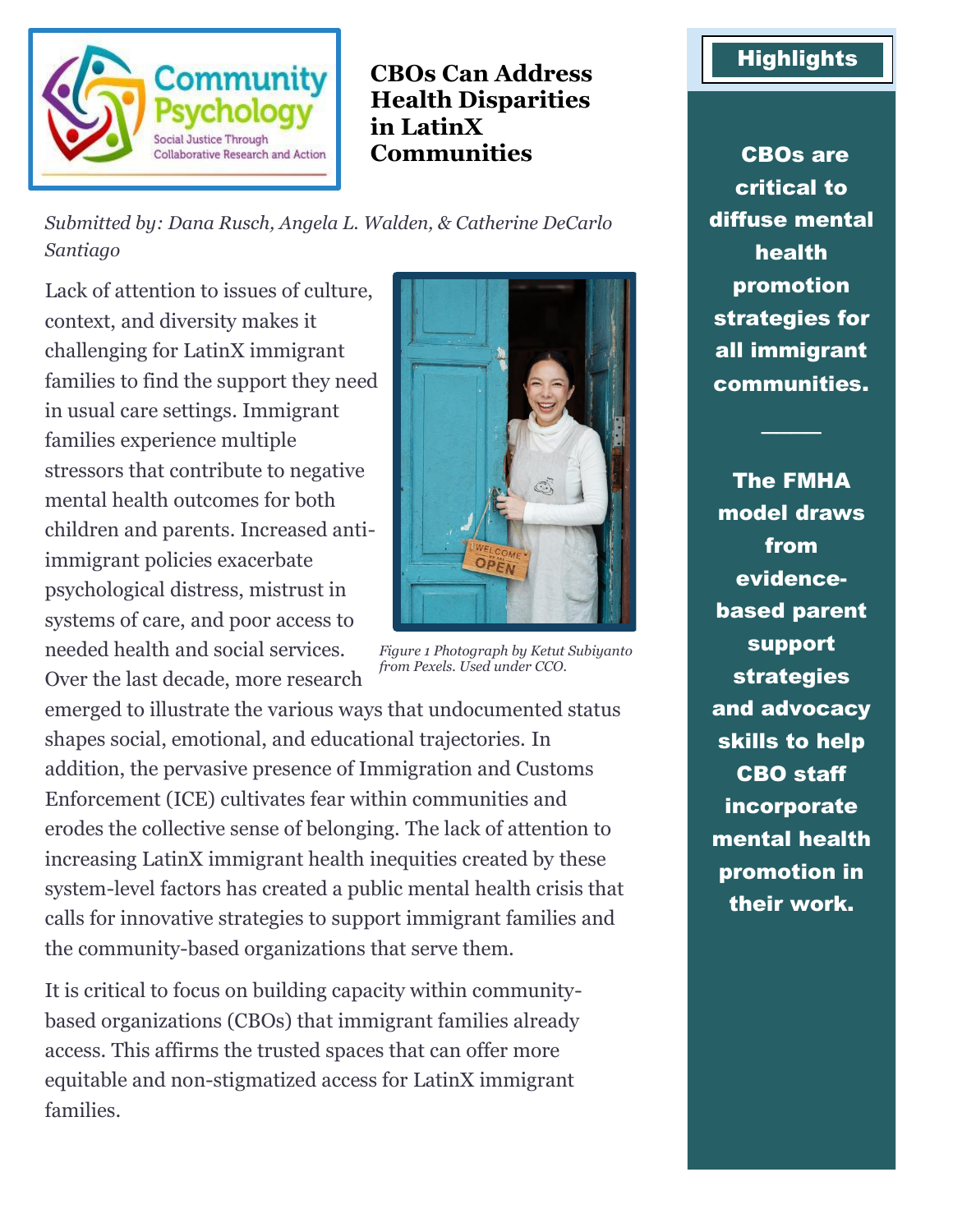In addition, there is untapped potential of front-line, non-traditional providers within these organizations who are uniquely positioned to leverage their knowledge and experience.

We propose a Family Mental Health Advocacy (FMHA) model that combines components of positive parenting and self-advocacy skills interventions to: (1) align mental health promotion with the advocacy mission of CBOs, (2) engage CBO staff in how to integrate mental health "messaging" within their ongoing programs and services, and (3) empower immigrant parents as critical change agents in their own lives and the lives of their children.

## *Methods*

We draw from two established community-based delivered interventions to develop the FMHA Model: one focused on positive parenting skills and the other on self-advocacy skills. Both recognize the importance of ecological context and rely on practices that are strength-based and empowerment-focused. Brief psychoeducation modules are also included to equip

# HOW DID A COMMUNITY PSYCHOLOGY PERSPECTIVE INFORM YOUR WORK?

We highlight the importance of community settings for decreasing stigma and systematic barriers to mental health care. Consistent with Community Psychology frameworks, CBOs are informed by local context and involve the community in problem identification and social justice action. Efforts to support and equip CBO staff and allied providers to address the pressing and urgent needs of LatinX immigrant families are crucial. CBOs are at the forefront of disseminating information about policy actions and updates, and they are necessary for rapid response efforts as evidenced during the Covid-19 pandemic. For example, CBO staff provide health information, facilitate family coping and community relief efforts, and organize resources to support affected communities.

CBO staff in the advocacy process with parents (e.g., how to consult with teacher/schools) and how to reinforce parenting skills and provide support (e.g., coping with anxiety, home routines). We discuss the rationale for a staff training intervention that can help integrate mental health promotion strategies into the day-to-day services that CBO staff provide for LatinX immigrant parents and families.

### *Results*

- ➢ CBOs offer more equitable and non-stigmatized access to services for LatinX immigrant families.
- ➢ Mental health promotion models need to leverage the skills of CBO staff and align with the goals of CBO programs.
- ➢ The proposed FMHA model includes training to build capacity among CBO staff to promote parent self-advocacy skills and provide parenting support.
- ➢ FMHA training aims to strengthen CBO staff skills and knowledge about key parenting skills and supports. The training also reviews collaboration with parents to identify concerns and needs, set goals and action plans, and monitor progress.